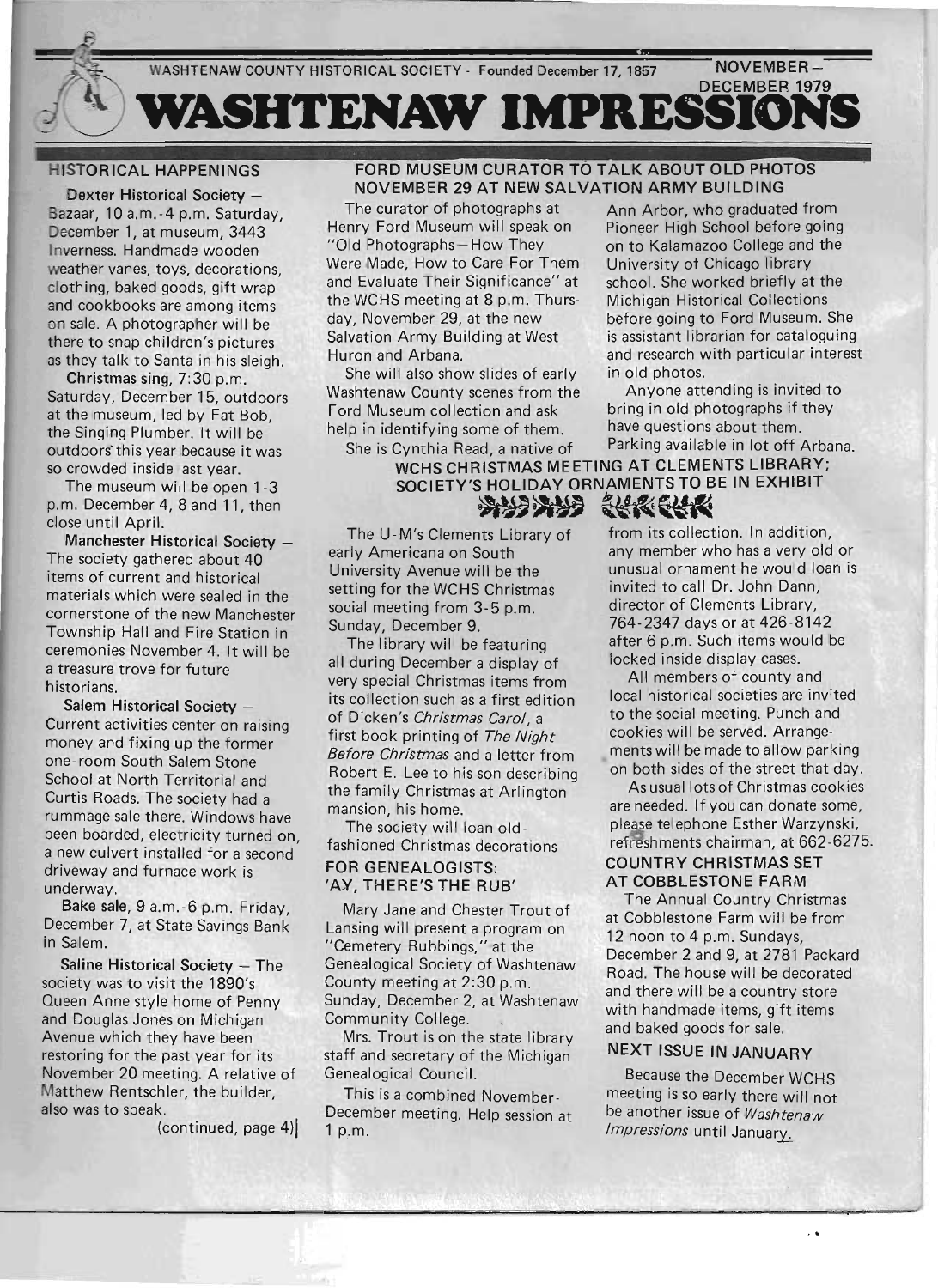# **ROBERT FROST IN ANN ARBOR OLD COURTHOUSE CLOCK INSPIRED POET**

Carlton F. Wells, U-M professoremeritus of English who remembers when Robert Frost, the famous New England poet, was poet-in-residence at the University, shared his recollections and recited some of his favorite Frost poems at the October WCHS meeting.

Frost was in Ann Arbor a total of th ree years, 1921 -23 and 1925- 26, he noted. U -M President Marion LeRoy Burton who had invited him to the U-M died suddenly February 18, 1925, a few months before Frost was to begin a permanent post here as Fellow in Letters.

Dr. Burton's passing may have had something to do with Frost's leaving after a year of that appointment, he said.

In 1950, Time Magazine featured Frost on its front cover. Time representatives interviewed Professors R. W. Cowden, Wells and Dean Erich Walter about Frost in Ann Arbor, but not one syllable of it appeared in the final 3,800 word article.

The Time coverage was in honor of what was thought to be his 75th birthday. All standard reference works listed Frost's birthdate as 1875. Professor Lawrence Thompson, Frost's biographer, however, found information in a letter from Frost's mother that it was actually 1874.

Following Frost's death in 1963, Dorothy Tyler of Detroit, who had been a student of Frost's at the U -M in 1925-26, wrote a memorial article, "Remembering Robert Frost", from which Wells quoted.

Miss Tyler says Frost was the second poet in residence in the world. Miami University of Oxford, . Ohio, had the first-Percy MacKaye, a friend of Frost.

Frost was asked to give a memorial oration for Burton. Miss Tyler writes, "What I and those who knew him recall was that he was greatly distressed by this duty. I remember still his perturbed look and his words that all but asked

that this cup might pass from him; I had met him on the campus before the event."

Frost returned in September that year and "took up residence then in a beautiful little Greek Revival House across the Huron River, on Pontiac Street, which had caught his eye and mind at an earlier time. A home for Jean Paul Slusser was later built on the site, and Robert Frost's house was moved to Henry Ford's Greenfield Village, where it is called the Ann Arbor House.

"All the records say that Frost had no academic duties and they must be right. But, if so, it is certain that he made his presence felt as a kind of radium lighting up the dark places for students with a creative impulse, and very likely for those without one as well.

"But his early residence on Washtenaw Avenue, in the perlieus of Fraternity Row, was no place for a poet." It was the home of Professor D'Ooge, Wells noted, and in Frost's letters from Ann Arbor in Untermeyer's collection, he makes some humorous references to his landlady trouble. Mrs. D'Ooge was rather difficult in some ways, Wells observed.

One of his best poems, "The Witch of Coos", was written in Ann Arbor. It's the best ghost story in the language, Wells said. It was recited here in the late 1960's in the program, "An Evening's Frost".

"The house on Pontiac Street was a long way from campus," Miss Tyler wrote, "and if you trudged all that way to see him, either you had been invited or you were certain (you hoped) that you would be welcomed without an invitation. And it was a good place for poetry and for setting off on long, nocturnal rambles, as the poet 'acquainted with the night' was wont to do."

That 14-line poem was much admired by President John Kennedy, Wells noted. When Kennedy went to Amherst to lay the cornerstone of the Robert Frost Library in

early 1963, he quoted this poem and remarked to Arthur Schlesinger, Jr., "That opening line is wonderfully perfect" and it is -"I have been one acquainted with the night."

Now you who have been in Ann Arbor a good many years remember the old County Court House had a clock tower. And if from Pontiac Street he walked down at night toward the depot he would see this "one luminary clock against the sky", Wells said. Frequently Robert Frost's friends would walk him home, then Frost would walk them back.

After reciting the poem, Wells noted that Miss Tyler got into Frost's class called English 186. Miss Tyler continued, "Later an announcement in the Michigan Daily, over the names of Professors R. W. Cowden and Louis I. Bredvold, gave the names of 'Students for Mr. Frost's Class'. There were added such glosses as 'Mr. Frost's Anointed' and 'Many are called but few are chosen'."

Robert Frost came back to Ann Arbor several times and the last time he came to give a reading was 1962.

When he came back in 1930, already a Pulitzer prize winner, they put his reading in the Sarah Caswell Angell Hall on the second floor of the Barbour Gymnasium and it was adequate. But between 1930 and 1962, his name had burgeoned. It was known all over the country, not only because he had published additional volumes of poetry, not only because he had become a Pulitzer prize winner four times, but most of all because of television. He had the perfect television presence and he had the voice that belonged to a genuine New England poet. There wasn't a bit of pretense about him.

When he came in 1962 to Hill Auditorium - and I think there was an admission  $cost - it$  was standing room only. Donald Hall, the poet and a friend of Frost's, introduced him. Frost, 88, walked very slowly. I wasn't sure he was going to make it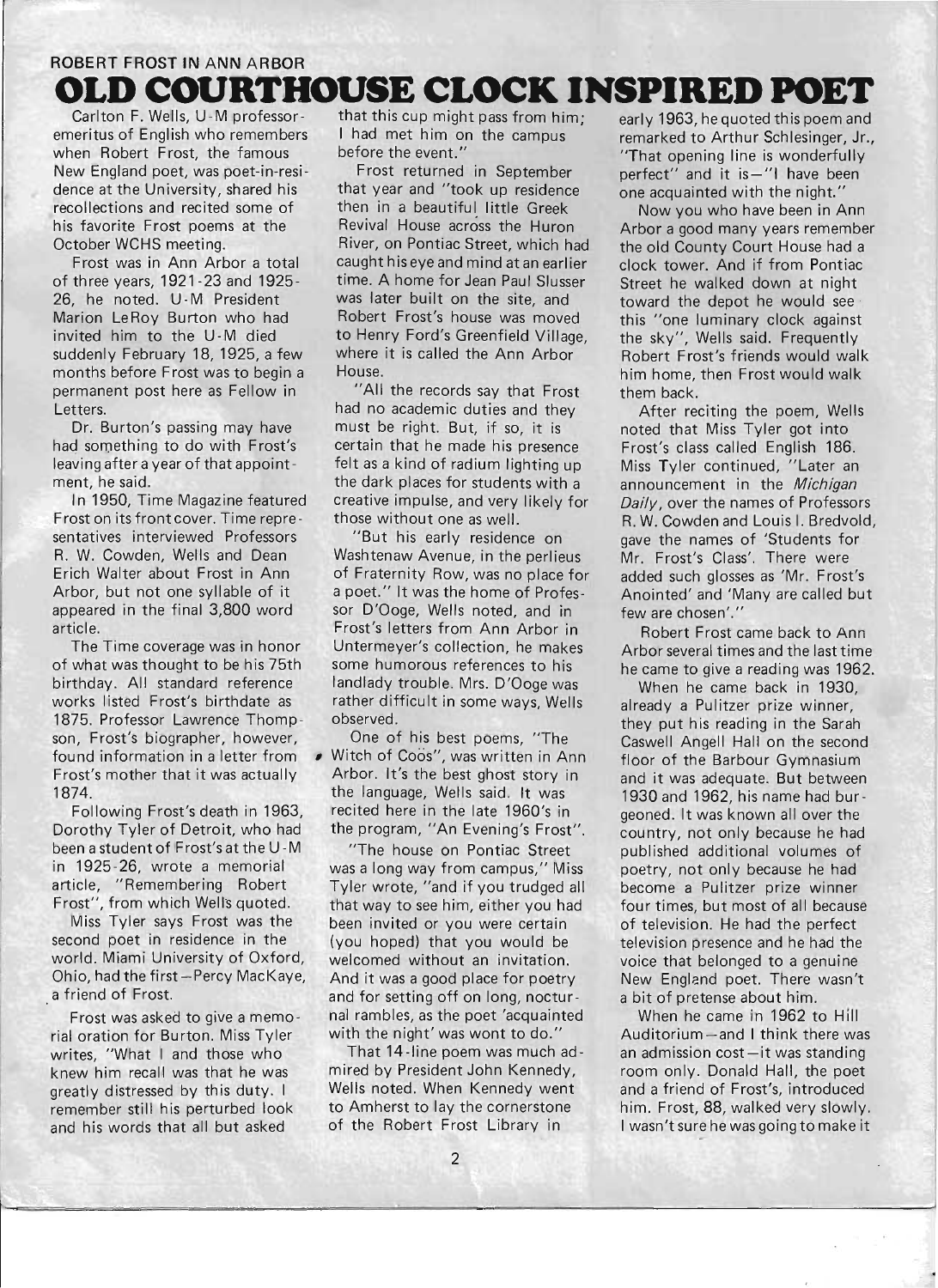to the lectern, but the minute he got there and spoke, you knew that he was vigorous, clear-spoken, in perfect form for the one-and-a half hour program that he gave, Wells said.

Back in the early 1920's, Robert Frost was given an honorary degree by the U-M, but it was a measly master of arts degree. They gave honorary doctorates to wealthy business tycoons who were generous with the University, to scientists and others, but to Willa Cather and Robert Frost they fobbed off a master's degree and that rankled with Frost.

He had gone ,from strength to strength. Oxford University had given him a doctor of literature degree and various other institutions, a total of 40 degrees, when he was back here in 1962.

Erich Walter, sensing that Robert Frost was somewhat troubled by this, put the question to Frost, "Could you come back in June?" and I think he said in effect, "pick your own degree". He was given the doctor of laws degree-which I think wasn't in his collection yet.

When Frost came back in June Dean Walter was busy, so the Wells's met him at the train and drove him to Inglis House. I saw a good deal of him that weekend, Wells said. He gave us a copy of his volume, "Aforesaid" and signed  $it-it's$  one of the prizes that we have.

That same weekend a former student of mine and a very good poet, Theodore Roethke was here for an honorary degree but Frost stole the show.

"Robert Frost's teaching methods-unique, heterodox, but also memorable, are known to many and have been discussed in several books," Miss Tyler wrote. "Probably they would not serve for an entire curriculum with a degree at the end. Who thought less of such matters than he who would joke after the bestowal of honorary doctorate number 70 or so that he had been "educated by degreedation"?-but certainly some of his students would not have exchanged his classes for all the other courses



higan Historical Collections, Bentley Library, U-N ROBERT FROST (1874-1963) Sketch by U-M historian Wilfred Shaw about 1930.

in the big book.

"Who that ever heard the voice of Robert Frost could mistake it for any other, even as it comes over the radio on a recording? It was a voice full of overtones and undertones, of nuances and many modulations. It was a voice that lasted through his life, almost unchanged in old age. Where the poetry left off, the talk began."

He was a great talker. He tired the night with talking, Wells said, and fortunately some people, have recorded his talk at some length. One of them is a professor at Middlebury College who has written a very good book on him.

I must tell you about his return in 1930, Wells said. Quite by chance as I came down the corridor in old University Hall, Robert Frost came out of Dean Bursley's office and he knew me well enough to say "hello" to me.

I said, "Mr. Frost, I hope you'll include the poem called 'The Walker' tonight."

He said, "1 don't have a copy of it. It hasn't been collected yet.'

I said, "It appeared in an anthology and it's in Angell Hall library. I'll be glad to get a typescript of it for you."

He said, "Well, let's go over and have a look at it."

When I gave him the typescript, I said, "Mr. Frost, when you have finished with it would you mind signing it as a memento of your visit?"

He said, "No, no, I will write it

out for you."

I said, "Oh, no. It's 30 lines long. No need for that."

He said, "Yes I will."

Time went on, year after year, and no poem. When he came back in 1947 for a reading, he agreed to meet with students for two hours in the Michigan Union. The English department asked me to introduce him. The minute he saw me in the corridor, he said, "1 never sent that poem to you, did I?"

I said, "No, but there's no need for it."

He said, "Well, this time I will." He not only sent it to me, he put it between board covers and the letter that accompanied it said he'd had to copy it twice to get it to come out right on the page.

Frost didn't publish many of his poems until he had had them around for a month or more. This poem he had first published as "The Walker" and then improved it later.

He changed the title to "The Egg and The Machine." It deals with Frost's defiance of the machine age, and the egg is a turtle egg. They are elongated, soft-shelled eggs shaped like a torpedo and the torpedo image is important to the poem, Wells noted.

In the last two lines, he has a turtle egg in his hand and he is expressing his indignation at the locomotive that had interrupted his solitude and originally says:

> "The next machine that has the power to pass,

Will get this plasm in its polished brass."

But then Frost realized the front of a locomotive doesn't have much polished brass and brilliantly improved the line to read:

"Will get this plasm in its goggle glass."

"Goggle glass" is on the front of the locomotive, a kind of cyclopian single eye, and getting the alliteration-it was a perfect line. This could have happened on the Ann Arbor Railroad, I like to think, Wells said.

The highest motivation of a poet -and of an artist, too, I suspectis to be remembered, to write some